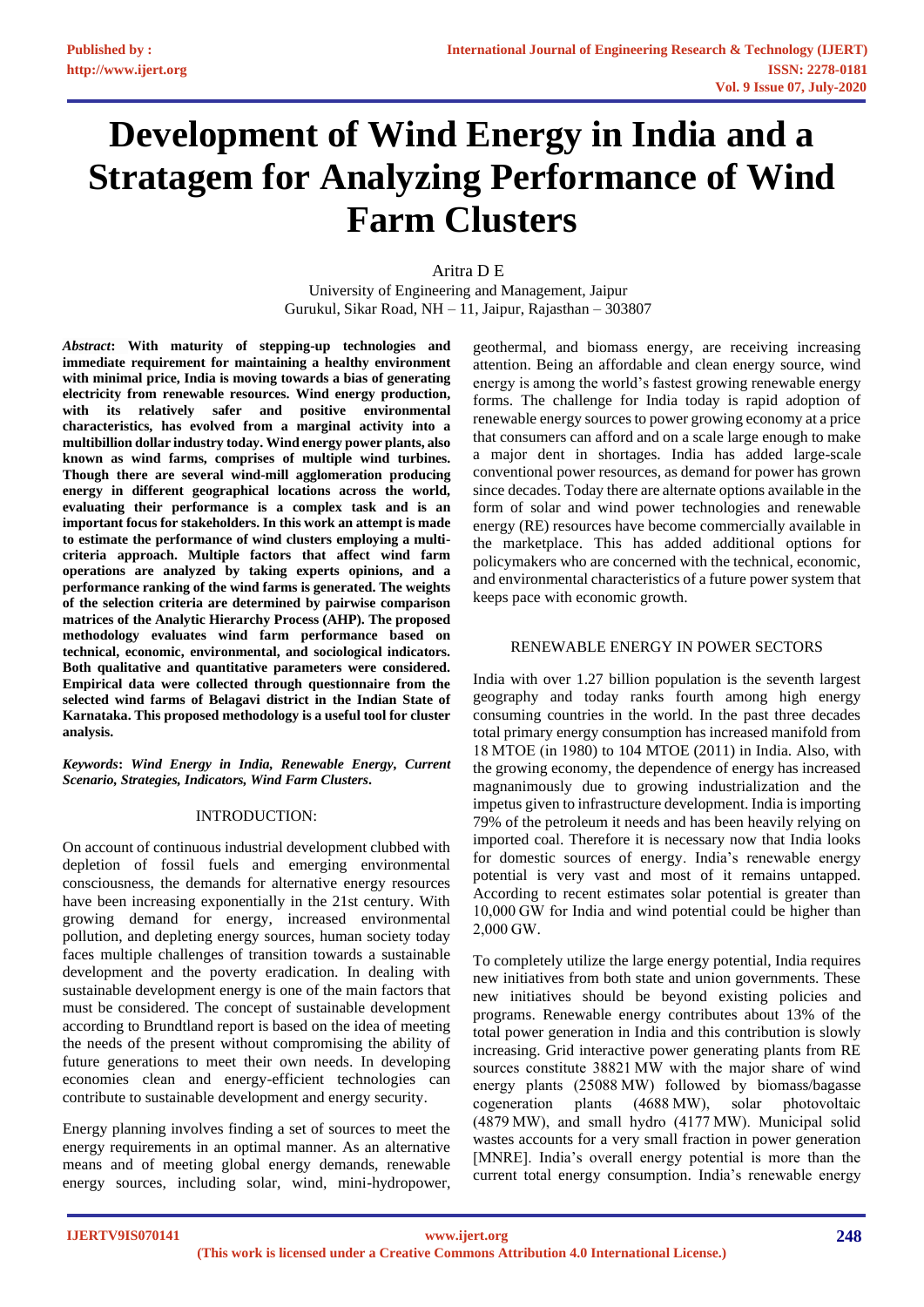program is the biggest and most extensive. The Government of India is committed to provide a conducive environment for harnessing offshore wind energy in India. The Government envisions carrying forward the development of offshore wind energy in the country, to overcome the existing barriers and to create technological and implementation capabilities within the country. The broad vision behind the integrated energy policy is to meet the demand for energy services of all sectors. The Ministry of New & Renewable Energy (MNRE), Government of India, has set a target of achieving overall renewable energy installed capacity of 41,400 MW by 2017.

# GROWTH OF WIND ENERGY

India's target of achieving 175 GW of renewable energy capacity by 2022 might appear ambitious, but it is crucial as it will have a positive impact on the country's economic growth, energy security and the fight against climate change. Financing is emerging as the key challenge to this vision, slowing down the pace of growth; as of December 2019, over 50 percent of the 2022 target is yet to be achieved. This brief outlines India's existing renewable energy financing landscape and identifies the challenges therein. The most critical issue facing India's financing framework is the lack of innovative financing options that will offer larger sums at lower interest rates and for longer durations. Overall, sound financing will boost the number and size of the projects, ultimately translating to accelerated renewable energy growth.

#### WIND FARM OR WIND CLUSTER

Wind farms are areas where many large wind turbines have been grouped together. They "harvest" the power of the wind. These large turbines look a bit like super-tall windmills. A large wind farm can have hundreds of wind turbines spread out over hundreds of miles. The land between the turbines may be used for other purposes, such as regular farming. Some wind farms are also located near bodies of water. There, they take advantage of winds that blow across lakes or oceans.

Earth's shape and rotation work with the Sun's uneven heating of the atmosphere to make winds.

Wind farms are built in areas known to be especially breezy on a regular basis. The winds turn the blades of the turbines. Then, the turbines turn the energy of the wind into mechanical power. Generators then turn the mechanical power int[o](https://www.wonderopolis.org/wonder/can-you-make-electricity-with-water/) electricity. That electricity is then used to power homes.

We can think of a wind turbine as the opposite of a fan. A fan uses electricity to make wind. Wind turbines do the opposite: they use the wind to make electricity! As the wind turns the blades of a wind turbine, the blades cause a shaft to spin. The spinning shaft connects to a generator that creates electricity.

There are plenty of good reasons. Wind energy is free and renewable. Unlike most power plants, wind farms don't emit contamination or greenhouse gases.

However, wind farms can cost a lot of money to set up. Over time, though, their cost is competitive with other types of generating systems. Unfortunately, we can't make the wind blow whenever you want it to. That means wind farms can't always meet electricity needs on demand.

Over time, researchers believe new technologies will make wind power even more popular. They believe people may one day store wind power in batteries for on-demand use.

## REVIEW OF WIND FARM CLUSTER PERFORMANCE

Today wind turbine generators (WTGs) are almost comparable to conventional units of power generation in terms of both cost and capacity ratings due to the development in wind technology. The performance of a WTG is affected by reliability, power factor, technical availability, and capacity factor. Doubling the wind speed magnifies the power developed by 9 times, as power is proportional to cube of velocity. Also wind velocity variation has an impact on the economics and smooth running of the wind energy conversion system. Today variable speed generations are available in markets which are cost effective. Power density and annual mean wind speed need to be measured in order to assess the long term trend of wind speed. The annual energy output at a location also depends on interconnection with electric networks, height of installation, effect of wind gusting, and so forth. According to expert's prediction, by the year 2021 wind power can capture 5% of the world energy market with improved technologies and superior economics.

There are many notable studies on development and performance of wind farms in literature. Lee et al. constructed a comprehensive evaluation model to select a suitable location for developing a wind farm in Taiwan. Şenel et al. performed a study to determine the current position of wind energy in Turkey and policies to increase the usage of wind energy. Sholapurkar and Mahajan carried a review on Maharashtra's (India) wind energy progress, considering factors such as wind project installations, total capacity, declared wind sites, and wind power density at different altitudes. Barin et al. developed a multi-criteria decision exploration (MCDE) to evaluate the operation of the renewable energy sources-wind generators, micro turbines, photovoltaic cells, and fuel cells. Himri et al. worked on wind farm development in Algeria. Wind speed data over a period of almost 10 years was utilized, in order to assess the energy output of a wind farm in terms of gross energy, renewable energy delivered, specific yield, and wind farm capacity factor. Phadke et al. assess the techno economic onshore wind potential in India at three hub heights: 80 m, 100 m, and 120 m. Nemes and Munteanu developed a probabilistic model for capacity factor and technical efficiency estimation in the wind farms of North-East of Romania. A techno economic evaluation of small wind electric generator (SWEG) projects for providing decentralized power supply in remote locations in India is presented by Nouni et al. Also Rajakumar and Nagesha estimated the performance of a windmill cluster adopting a multiple-criteria approach. The methodology was implemented by collecting empirical data from three wind-mill clusters located at Chitradurga, Davangere, and Gadag in the southern Indian State of Karnataka.

To improve the reliability of the system and to rectify the failures it is important to analyze the performance of a wind farm. The WPD which is a prime parameter varies with different locations as well as with seasons in India. From April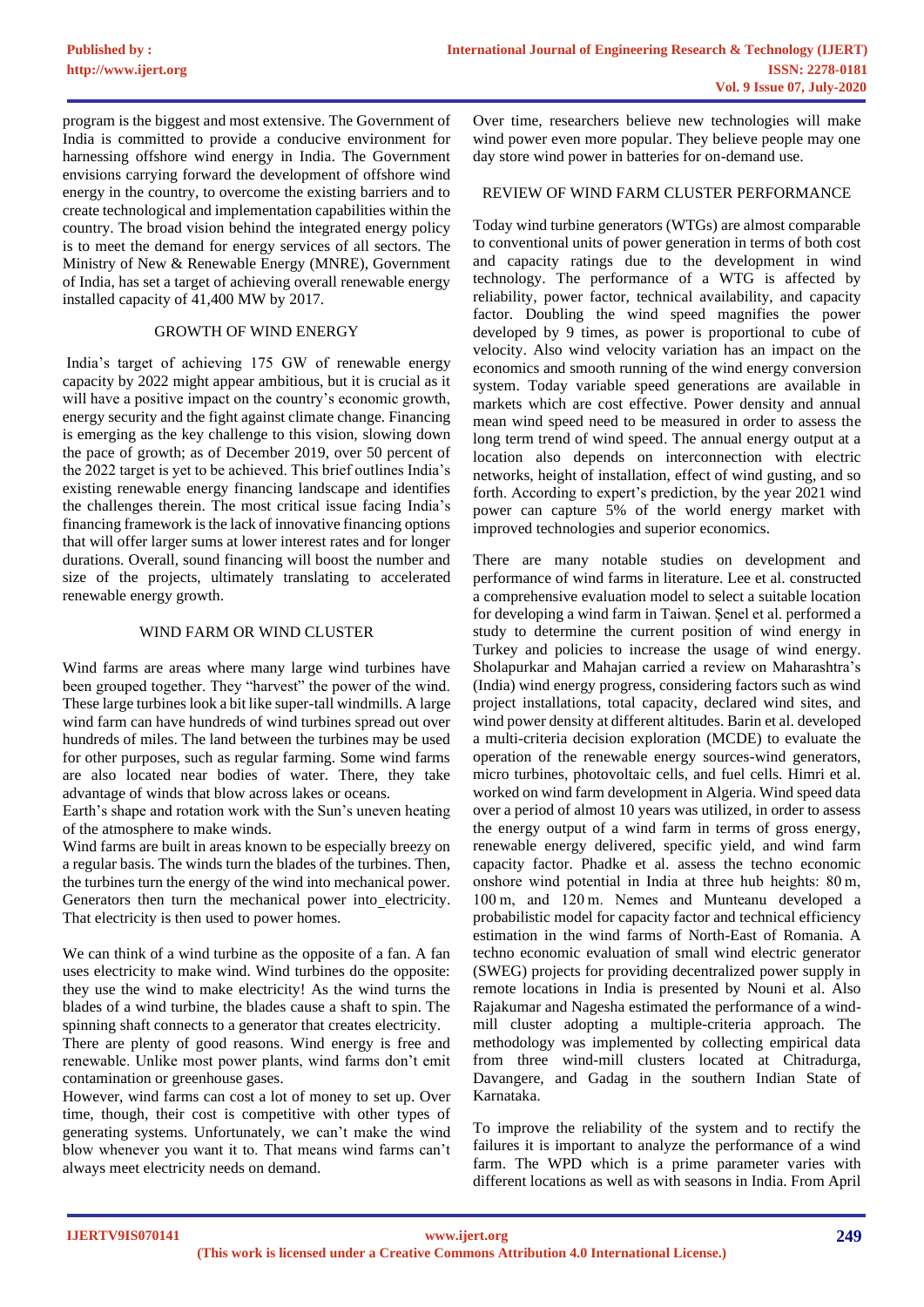to September high WPD is observed and during October to December low WPD is observed. The energy generation at a site varies due to speed of the wind speed and other technical factors. The power curve is the most important performance criterion. On the basis of the power curve the annual energy output can be calculated for a given site which indirectly gives the Capacity Utilization Factor (CUF) of a wind farm. Other factors which describe the performance of a wind farm are site factor, transmission losses, net energy output, individual WTG performance in the cluster, and so forth. Further, parameters like return on investment or cost/unit, machine availability, and grid connectivity are also relevant in estimating performance of any wind farm. A lot of quantitative and qualitative factors are involved in decision making process. Energy evaluations may involve both quantitative and qualitative factors. These should cover technical, economic, environmental, and socioeconomic factors. In the earlier studies multiple evaluation criteria were used which include (a) technical (efficiency, primary energy ratio, safety, reliability, and maturity); (b) economic (investment cost, operation and maintenance cost, fuel cost, net present value, payback period, service life, equivalent annual cost, etc.); (c) environmental  $(CO<sub>2</sub>$  emission, emission, SO<sub>2</sub> emission, particles emission, land use, noise, etc.); and (d) social (social acceptability, job creation, social benefits, etc.) parameters.

# DETAILS OF THE WIND FARM UNDER STUDY

Karnataka is one of the top five states in India having high potential of wind energy generation [35]. It has about 30,000 MW of officially estimated renewable energy (RE) potential, making it one of the country's top five RE-rich states. Out of 15.0 GW installed electricity generating capacity in Karnataka, RE sources contribute for about 5.1 GW or 30% [36]. By March 2016, the total allotted wind energy generation capacity to various groups was 13983 MW. But the commissioned capacity stands at 2916 MW (20.84%) only, which is 20% of allotted capacity. 3427 MW of allotted capacity was cancelled due to several reasons.

The district of Belagavi is located in north western part of the state of Karnataka. It has an average elevation of 751 m. The Belagavi district wind farm cluster consists of 318 wind turbine generators with a total installed capacity of 319.3 MW. The installed capacities of wind energy ranged from 250 kW to 2 MW and cost per MW varies for different developers. In Belgaum district wind cluster, the wind farms are located in many places, namely, Chikkodi, Ramdurg, Raibag, Saundatti, Hukkeri, and Belagavi. The wind potential variability lies in the range of 4.27 to 6.75 m/s annual wind velocity with wind power density (WPD) ranging from 170 W/m<sup>2</sup> to 350 W/m<sup>2</sup> at 50 m hub height. The total installed capacity is 319.3 MW as on July 2015 with 318 total WTGs [36]. The district of Belagavi is one among the top five districts having higher potential for wind energy generation. For the analysis a questionnaire-based research survey was conducted. Opinions and judgments were collected from wide variety of experts and stakeholders. All respondents were knowledgeable about the power sector and were familiar with clean, efficient, and

renewable energy generation technologies and the barriers hindering their widespread diffusion and adoption.

## AHP METHODOLOGY FOR WIND CLUSTER PERFORMANCE ANALYSIS

One of the main objectives of this work is to develop a methodology to evaluate the performance of wind farm clusters. For this purpose the Analytic Hierarchy Method (AHP) has been employed. In AHP methodology initially problem is defined with the main objective. In the next step, the criteria are identified and the problem is structured in a hierarchy. Then each element is compared on a 1–9 scale (ranging from equal importance to extreme importance) and finally calculations are done to find the max. Eigenvalue, consistency index (CI), consistency ratio (CR), and normalized values for each criteria. Finally decision is taken if the calculated max. Eigenvalue, CI, and CR are satisfactory. The consistency of the judgments is checked on the basis of consistency ratio (CR) which should be less than 0.1. The advantage of AHP is to find priority weights through paired comparison of attributes through a qualitative and quantitative approach.

### WIND FARM CLUSTER PERFORMANCE

In the present work, an attempt is made to evaluate the windmill cluster performance through multicriteria approach. The index to measure the performance is termed as CIOP-Cluster Index of Performance. The usage of energy is closely associated with human activities as well as sustainability issues and hence an energy system can provide lead indicators for sustainable development. The selection of indicators is the primary step in wind farm cluster performance. Several studies have been carried out in the past using various MCDM methodologies such as AHP, VIKOR, fuzzy, and axiomatic design method, on assessment of sustainability indicators. The chosen indicators in the present work include technical, economic, environmental, and social components.

The evaluation criteria considered under each indicator are presented below:

(i)*Technical*. Energy production capacity, feasibility, risk, duration of preparation and implementation phase, technological maturity, reliability, safety, and local technical knowhow (ii) *Economical*. Investment cost, implementation cost, operation and maintenance cost, service life, economic value (PW, IRR, and PBP), availability of funds (iii) *Environmental*. Pollutant emission (CO<sub>2</sub>), need of waste disposal, land requirements (iv) *Sociopolitical*. Social acceptability, policy objectives, labor impact, political acceptance, and compatibility with national energy

Stakeholders involved are engineers working in wind farms, wind farm developers, Government officials from energy department, and a few selected residential people near the wind farms. To obtain the relevant data in each wind farm, the stakeholders are consulted through a set of structured questionnaire. The data varied from cluster to cluster and also between WTGs within a cluster. A total of 10 parameters were considered for each criterion including five subject oriented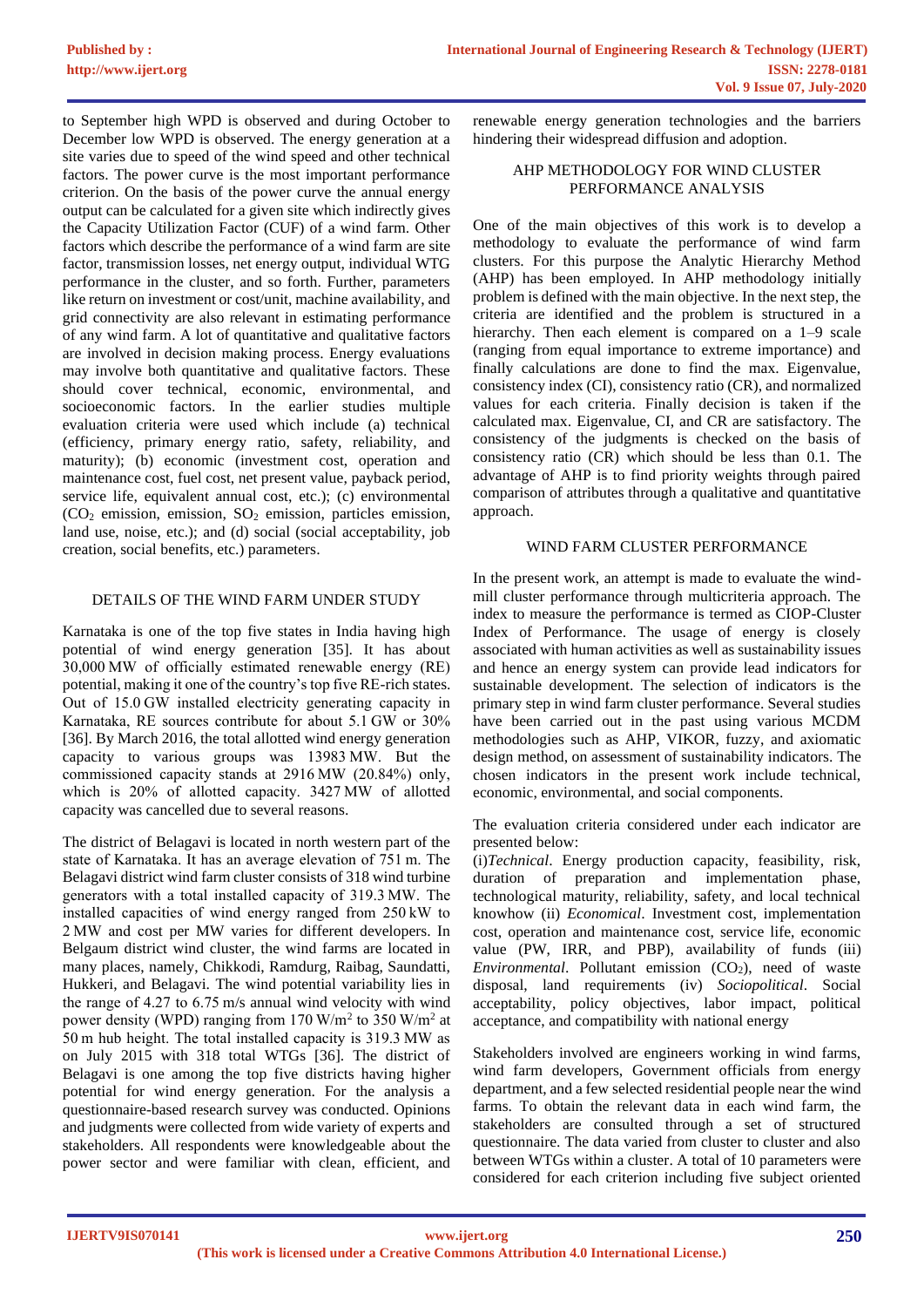and five objective question-responses. The methodology is implemented by collecting empirical data from the wind-mill clusters located at Chikkodi, Saundatti, Raibag, and Belagavi in the Belagavi district of Karnataka which has been chosen for study.

# CRITERIA FOR EVALUATING WIND FARM CLUSTER PERFORMANCE

Though there are many parameters relevant in evaluating the performance of wind farms, a proper methodology comprising important factors is required to be developed to estimate the wind-mill cluster performance. The following four indicators, namely, technical, economic, environmental, and social indicators, to evaluate the performance of a wind farm were recommended by the World Energy Council (WEC). Further, a total of ten parameters under each of the four proposed indicators were considered in this work to take into account various dimensions of each indicator. Out of these parameters, five are quantitative in nature and remaining five are qualitative response types.

# INDICATORS OF TECHNICAL PERFORMANCE (ITEP)

The total energy generated during the nominal period to the total potential energy that can be generated during the same period is termed as capacity factor (CF) and is measured in %. The amount of energy generated during the nominal period to the swept rotor area is represented by specific energy production  $(kWh/m^2)$ . Equivalent full load hours are the availability of number of annual hours of WTGs. The plant availability factor represents the total operating hours of wind plant during the period to that of total length (in hrs.) of operation of each WTG in wind farms. The wind conditions data is very important to decide type and rating of WTGs that can be installed in any wind farm as it depends on the wind velocity and WPD of a particular region. The topography factor deals with the viability of installing different rating and type of WTGs, based on the topography and siting of them. The design aspect and its appropriateness in the cluster are measured using the factor, Development of Appropriate Design Criteria, Specification & Standards. The factor, full scale testing prior to commercial introduction, needs the real groundwork to be carried out in order to manufacture components of WTG as per the design criteria and standards, and it should also be tested prior to the practical implementation. The last two parameters (condition monitoring system and power evacuation) are very important to maintain sustained amount of power generation in the wind farm and its evacuation to the nearby grid to ensure economic feasibility. While the first five parameters values are obtained through quantitative computations the subsequent five parameter values are obtained on a 1–5 scale using stakeholder responses and value judgments.

## INDICATORS OF ECONOMIC PERFORMANCE (IECP)

The parameters under economic performance criteria (IEcP) and the corresponding score are presented in Table [3.](https://www.hindawi.com/journals/jre/2016/6769405/tab3/) The turnover ratio is the ratio of total annual revenue generated to the total initial investment including WTG cost and up to grid connection cost. Internal rate of return (IRR) is the interest rate at which net present worth (NPW) becomes zero. Payback period (PBP) is the minimum time for any investor to get back his investment, if it is less this means the investor comes forward to invest more in WETs. Labour productivity is measured in terms of total annual revenue generated to the total annual expenditure on Human Resources (HR). Maintenance charges cover expenses towards annual Operation & Maintenance (O&M) of WTG and accessories in order to keep up the machine availability to the maximum extent. As the variation of wind velocity and its distribution leads to the variation of annual energy output of any wind farm, it is captured in the form of site factor. Increase in feed-in tariffs (FIT) attracts the investors and motivates them to invest more. Favorable situation should be created in order to support the chance of repowering, if any, in the wind farm. Final parameter is an important economic aspect since the good accessibility to the cluster saves time, money, and so forth.

# INDICATORS OF ENVIRONMENTAL PERFORMANCE (IENP)

The various parameters covered under the environmental criterion (IEnP). First two parameters indicate the contribution made to the reduction of greenhouse gas (GHG) emissions concentrating on the major pollutant  $CO<sub>2</sub>$ , on an annual basis, and other emissions like NOx and SOx, along with  $CO<sub>2</sub>$  for the whole life cycle of WTGs. The third parameter considers minimum distance of WTG away from dwellings while the fourth is about the noise from WTGs. The fifth parameter records the number of birds killed during the development and maintenance of wind farm and the sixth is about shadow casting to nearby residence. Third, fourth, and sixth parameters capture the safety aspects by maintaining minimum distance away from nearby dwellings to avoid landscape, sound, and shadow flickering. Seventh, eighth, and ninth parameter indicate the importance of protecting historical heritage and environment by assessing wind farm's effects on flora and fauna, climate change, and so forth. Final parameter is relevant when the wind farm is nearby the dwellings where there is interruption for communication systems like mobile towers, antennas, and so forth.

# INDICATORS OF SOCIOLOGICAL PERFORMANCE (ISOP)

Ten parameters which are used in evaluating the sociological performance (ISoP) of a wind farm along with the score for the clusters. First parameter considers the number of jobs that a wind farm can generate from the manufacturing to the erection and commissioning stage and also during maintenance. Number of households electrified due to the development of wind farm is covered in the second parameter. Third parameter is very important for the smooth functioning and development of wind energy farm activities by ensuring safety. Fourth parameter is vital for landowners and nearby villagers who have given land for setting up the wind farm. Fifth parameter deals with the contribution made towards educational and cultural development of locality. Sixth parameter considers the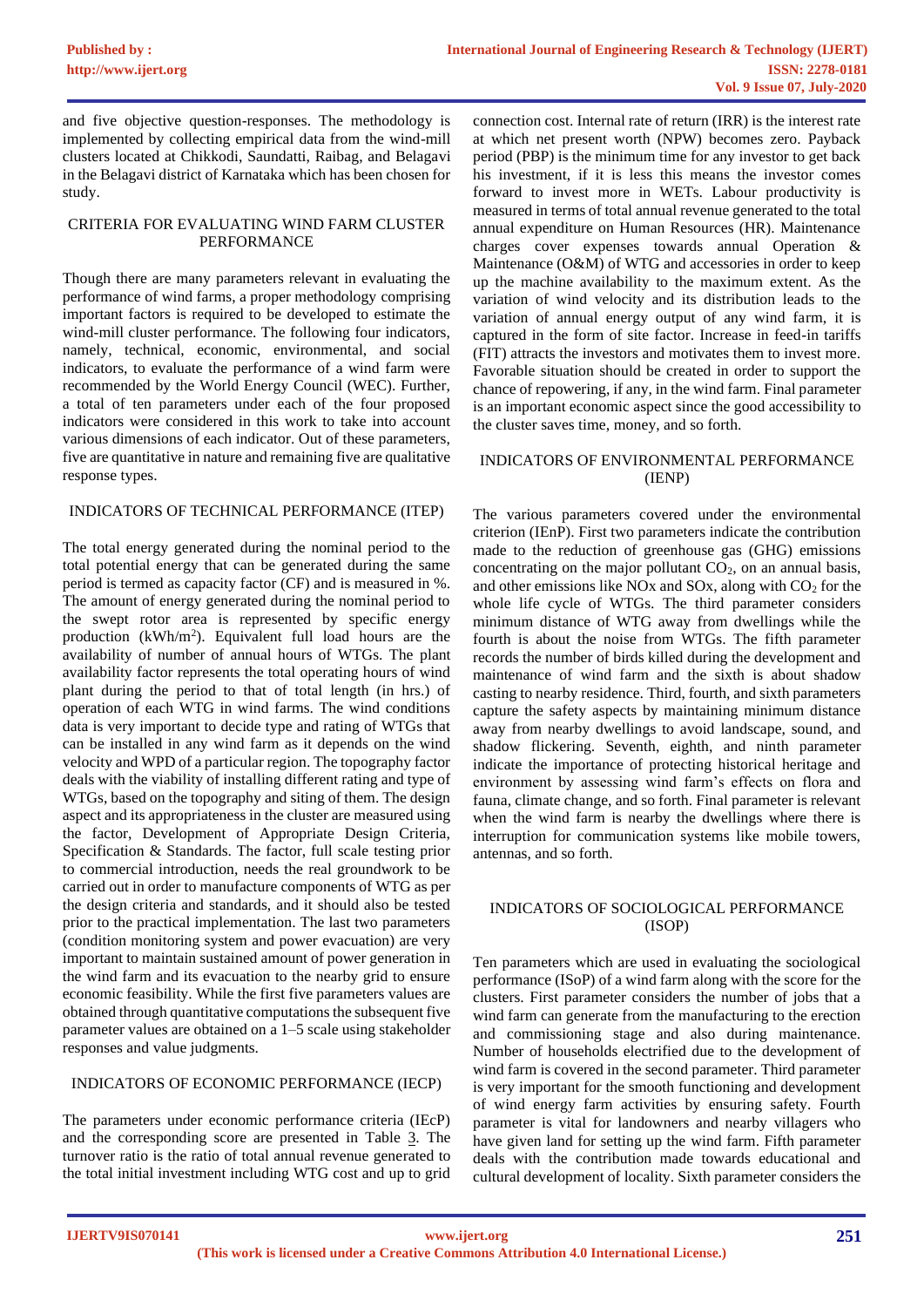degree of improvement in tourism due to the attraction of wind farm. The degree of damage caused by wind farm to nearby environment, people, and so forth is covered by the seventh parameter. The last three parameters try to figure out the positive effect of wind farm on the development of agricultural and rural industrialization, poverty alleviation, and migration/birth rates of nearby people.

# EVALUATION OF CLUSTER INDEX OF PERFORMANCE (CIOP)

Different performance indicators have been used in this work to compare the performance of the different wind clusters. This is accomplished by developing an index to evaluate the performance called "Cluster Index of Performance (CIOP)".Analytic Hierarchy Process (AHP) under multicriteria framework is used as a tool to evaluate CIOP. The advantage of AHP is that it helps to develop a theory and then provides a methodology for modeling the unstructured problems in the economic, technical, social, and management sciences. By its flexible and powerful weighed scoring decision making process, AHP helps to set priorities and makes the best decision when both qualitative and quantitative aspects of a decision need to be considered. AHP engages decision makers in breaking down a decision into parts, proceeding from the goal (at the top level) to criteria (at the subsequent level). The decision makers then make simple pairwise comparison judgments through the hierarchy to arrive at overall priorities for the criteria.

# CLUSTER PERFORMANCE ANALYSIS UNDER THE AHP FRAMEWORK

A cluster performance analysis framework is developed in this section utilizing the existing literature pertaining to the performance analysis and discussion with experts in the field of wind energy. Four important criteria are considered to obtain the CIOP. The framework is prepared in a hierarchical structure, as the analysis is carried out using the multiplecriteria under AHP. It has two levels comprising the goal and criteria. Level 1 is the main goal which can be obtained by summating the scores of four performance indicators. Prior to this, the relative importance/priority of the four performance indicators (level 2) are obtained with respect to the goal (CIOP) through pairwise comparisons using AHP. The pairwise comparisons for the wind farms and are obtained by computing means of all the individual pairwise comparisons of responses from various stakeholders from each wind farm. Subsequently, by dividing each matrix element by the sum of respective column elements (normalization of column) and then by calculating the arithmetic mean of each row the priority is obtained. The stakeholders give maximum priority (52%) to ITeP followed by ISoP (23%). The IEcP (16%) and IEnP (8%) get the next two positions. It is an established fact that technical performance is the most important aspect in deciding the cluster performance of a wind cluster and the same is reflected by the stakeholders. Economic aspects are rated as the third most important criteria followed by social factors. Low weight of the environmental factor indicates the least orientation of the stakeholders towards environmental performance indicators, as most of the WTGs in the selected wind farms are in barren hilly regions.

# CALCULATION OF CIOP AND COMPARISON OF THE WIND FARMS

The first five are quantitative ones and the last five are qualitative in nature. Since all the ten parameters were having different units, getting a total score becomes difficult as they cannot be added. To make quantitative values compatible with qualitative parameters, the quantitative values are converted into a scale of 1–5. Finally, to get the total score under the criteria, the sum of the ten values inside the parenthesis is multiplied by the weight of the respective criterion. The final performance index, that is, the CIOP score of the wind farms. From this table it is evident that the Chikkodi wind farm cluster is the best performing cluster with CIOP of 38.46 followed by Saundatti, Raibag, and Belagavi clusters. Wind energy has been used for many thousands of years, but only in the past 35 years it has come on a significant scale to be integrated into the modern energy supply. Research and development has already helped greatly to reduce the cost of wind energy, although there is scope to further lower capital costs, improve reliability, and expand the range of applicability of wind energy systems. To maximize the usage of this technology, proper sites should be investigated and wind turbines should be installed. Wind energy can play a significant role in strengthening the energy security of a country by decreasing the energy dependency, avoiding greenhouse gas emissions and by creating thousands of jobs.

# CONCLUSIONS

It is foreseeable that the move towards generating electricity from renewable wind resources will become the trend in future years. There is a strong relationship between the availability of energy and economic activity of a country. Multicriteria decision making methods are becoming popular in helping governments and companies in evaluating energy sector plans, policies, projects and site selections issues, and so forth. Wind energy is a major source of power in over 70 countries globally. There is a huge and growing global demand for wind power, which can be installed quickly and virtually everywhere in the world.

Considering wind farm clusters as power plants comprised of multiple wind turbines, the current study focused on the determination of the best performing wind cluster. The primary focus was to develop a methodology to evaluate the performance of a wind farm cluster using multicriteria approach. Performance estimation among clusters has been made using AHP methodology. The proposed methodology develops an index of performance to evaluate the best performing wind farm cluster based on multicriteria decision making. Four evaluation criteria were taken into consideration according to the given literature, namely, technical, environmental, economic, and social indicators for development of Cluster Index of Performance (CIOP). Both qualitative and quantitative parameters were considered. The results of analysis suggest that the Chikkodi wind farm cluster as the best performing one, followed by Saundatti, Raibag, and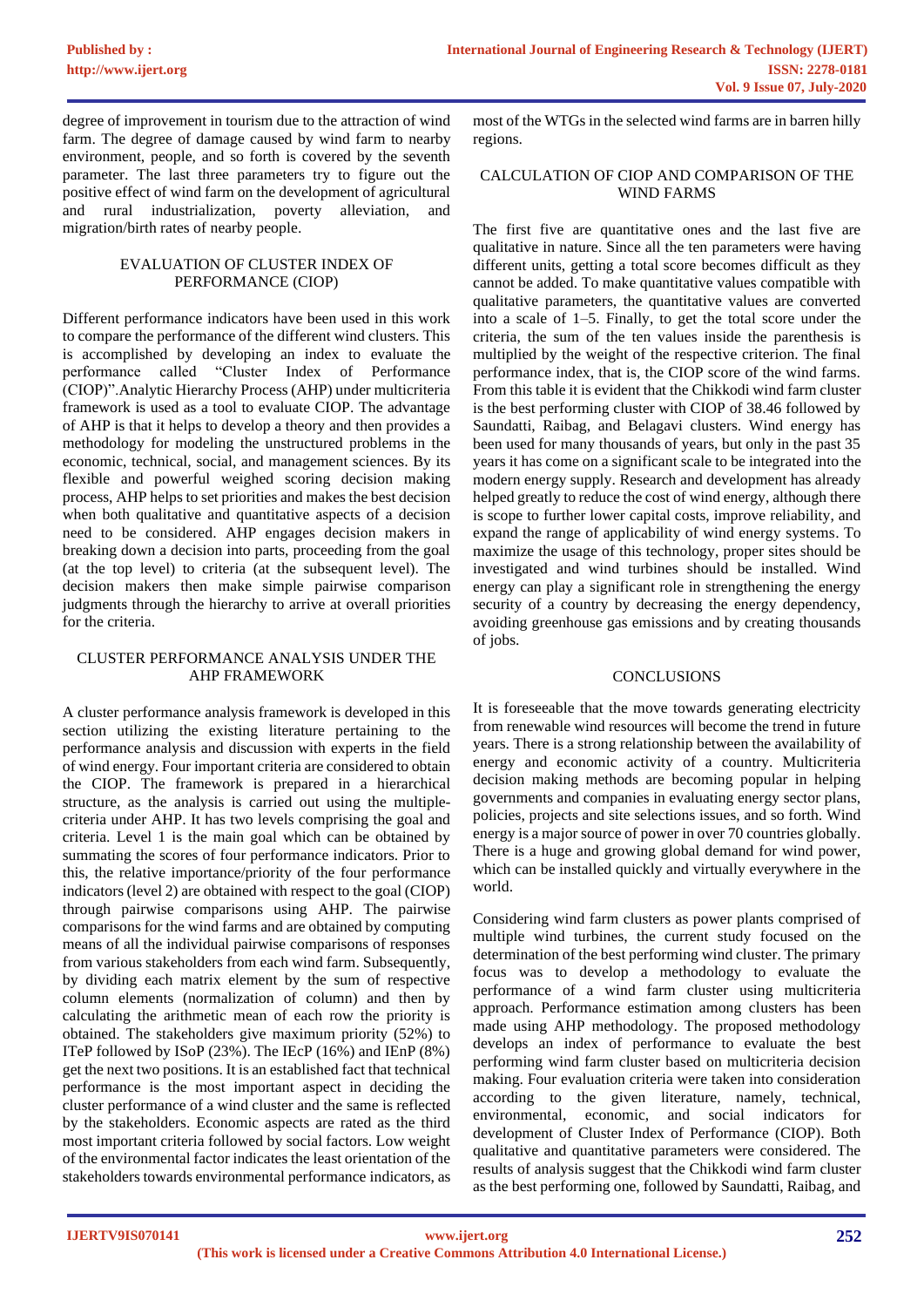then Belagavi farm. In the future research other multicriteria decision making techniques such as TOPSIS, VIKOR, and ANP can be used and their results can be compared with the proposed methodologies. This study has several notable strengths. First, in this study the qualitative factor in decision making process transformed to quantitative factors. Second, the survey is made by face to face to reduce questionnaire mistakes. Also, this study has certain limitations. First, data are taken from a small group in energy sector and the results in this study cannot be generalized. Second, the index may change by adding other clusters.

#### APPENDIX

### *A. Indicators of Technical Performance*

(a)Capacity factor (CF in  $\%$ ) = total energy production during the normal period/potential energy production during the period.

(b)Specific energy production  $(kWh/m^2)$  = total energy production during the normal period/swept rotor area.

(c) Equivalent full load hours (h) = annual energy production/rated power.

(d) Plant availability factor (in  $\%$ ) = total hrs. of operation of plant during the period  $\times$  100/total length of the period (hrs.) (e)Wind resources or wind conditions during the period (in  $m/s$ )

While the first five parameters values are obtained through quantitative computations the subsequent five parameters are obtained on a 1–5 scale using stakeholder responses and value judgments. This analysis varies with each cluster.

## *B. Indicators of Economic Performance*

 $(a)$ Turnover ratio = annual revenue (Rs in crores)/total investment including WTGs and grid connections

(b)Internal rate of return (IRR) is the interest rate at which NPW becomes zero, that is, the value where the NPW curve crosses the interest axis in a NPW with time plot

(c)Payback period (PBP) = initial investment/ (annual revenue – O&M charges)

 $(d)$ Labor productivity = annual revenue/annual HR expenditure (e) Maintenance factor = annual revenue/annual  $O\&M$  cost

#### *C. Indicators of Environmental Performance*

(a)Contribution to the reduction of GHG emissions (avoided  $CO<sub>2</sub> t/MW/v$ 

(b)Pollutant emissions during life cycle;  $(g/kWh)$  = quantities of CO2, and emitted per kWh during the whole life cycle of the plant

The above parameters are evaluated by considering the data that 1 MW of power generation from coal thermal produces 19 ton of  $CO<sub>2</sub>$ , 136 kg of  $SO<sub>2</sub>$ , 7 ton of fly ash, and 60 kg of particulate matter per day, assuming an average plant load factor (PLF) of 75%.

#### *D. Indicators of Sociological Performance*

(a) Jobs created by the plant: number of jobs created by 1 MW capacity WTG at different stages including manufacturing, installation, O&M period, and so forth (b) Providing access to electricity: number of households having access to the electricity produced by a 1 MW plant

(c) Industrial safety accident rate (SAR): number of accidents for all utility personnel assigned to plant.

#### REFERENCES

- [1] Sustainable Development: From Brundtland to Rio 2012— Background Paper prepared for consideration by the High Level Panel on Global Sustainability at its first meeting, September 2010.
- [2] F. Urban, *Sustainable energy for developing countries: modeling transitions to renewable and clean energy in rapidly developing countries [M.S. thesis]*, 2008.
- [3] V. Del Rosario, *Community stakeholder management in wind energy development projects: a planning approach [M.S. thesis]*, 2007.
- [4] R. B. Hiremath, S. Shikha, and N. H. Ravindranath, "Decentralized energy planning; modeling and application-a review," *Renewable and Sustainable Energy Reviews*, vol. 11, no. 5, pp. 729–752, 2007. View at: Publisher Site | Google Scholar
- [5] NITI Aayog, *Report on India's Renewable Electricity Roadmap 2030: Toward Accelerated Renewable Electricity Deployment*, NITI Aayog, New Delhi, India, 2015.
- [6] EIA, *Annual Energy Outlook 2013, With Projections to 2040*, EIA-2013, U.S. Energy Information Administration, Office of Integrated and International Energy Analysis, U.S. Department of Energy, Washington, DC, USA, 2013.
- [7] Reenergizing India, *Policy, Regulatory and Financial Initiatives to Augment Renewable Energy Deployment in India: Climate Parliament—2014*, IDAM Infrastructure Advisory Private, New Delhi, India, 2014.
- [8] MNRE, National Offshore wind Energy Policy, Ministry of New and Renewable Energy. Government of India, 2015, http://mnre.gov.in/information/policies-2/.
- [9] H. Jami, "India's wind power potential," Tech. Rep., Ministry of New and Renewable Energy, 2015. View at: Publisher Site | Google Scholar
- [10] R. B. Sholapurkar and Y. S. Mahajan, "Review of wind energy development and policy in India," *Energy Technology & Policy*, vol. 2, no. 1, pp. 122–132, 2015. View at: Publisher Site | Google Scholar
- [11] Wwindea—New Record in Worldwide Wind Installations, http://www.wwindea.org/the-world-sets-new-wind-installationsrecord-637-gw-new-capacity-in-2015/.
- [12] J. Hossain, V. Sinha, and V. V. N. Kishore, "A GIS based assessment of potential for windfarms in India," *Renewable Energy*, vol. 36, no. 12, pp. 3257–3267, 2011. View at: Publisher Site | Google Scholar
- [13] WinDForce, *Report on India's Wind Power Potential Submitted to MNRE*, WinDForce Management Services Pvt. Ltd., Gurgaon, India; CSTEP, Bengaluru, India; Shakti Foundation, New Delhi, India, 2015.
- [14] Twelfth five year plan 2012–2017, II-Economic sectors, Planning Commission (Government of India), Sage, 2013.
- [15] C. Mehra and J. Hossain, *Barriers to Accelerating Wind Energy in India*, 2015, http://case-bharat.org/dox/Wind%20POS%20Paper.pdf.
- [16] M. N. R. E. Varsha Joshi, 2014, http://www.slideshare.net/varshajoshi95/wind-power-in-india-anongoing-success-story-40134571.
- [17] T. V. Ramachandra and G. Hegde, "Energy trajectory in India: challenges and opportunities for innovation," *Journal of Resources, Energy and Development*, vol. 12, no. 1-2, pp. 1–24, 2016. View at: Publisher Site | Google Scholar
- [18] O. Badran and E. Abdulhadi, "Evaluation of factors affecting wind power generation in Jordan," in *Proceedings of the 7th Asia-Pacific Conference on Wind Engineering*, Taipei, Taiwan, November 2009. View at: Google Scholar
- [19] K. Bruce Newbold and M. Mckeary, *Wind energy power pants review and analysis [M.S. thesis]*, Institute of Environment & Health (MIEH), 2010, http://www.mcmaster.ca/mihe/documents/publications/Wind\_Farms\_ 2010.pdf.
- [20] A. H. I. Lee, H.-Y. Kang, and C.-C. Chang, "An integrated interpretive structural modeling-fuzzy analytic network processbenefits, opportunities, costs and risks model for selecting technologies,' *International Journal of Information Technology and Decision*